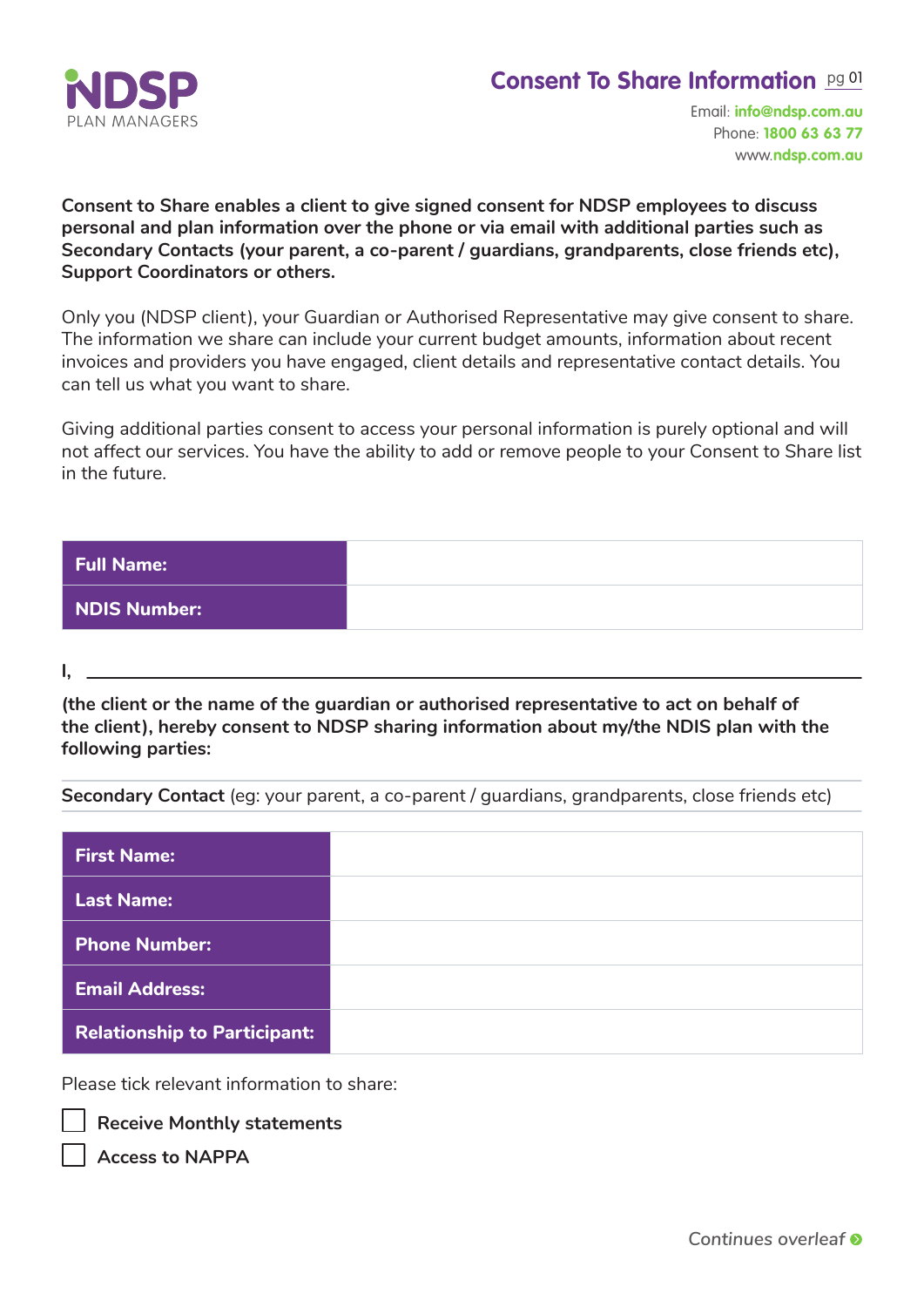## **Consent To Share Information** pg 02

#### **Support Coordinator** (if applicable)

| <b>First Name:</b>              |  |
|---------------------------------|--|
| <b>Last Name:</b>               |  |
| <b>Phone Number:</b>            |  |
| <b>Email Address:</b>           |  |
| <b>Company (if applicable):</b> |  |
| <b>ABN:</b>                     |  |

Please tick relevant information to share:

**Receive Monthly statements** 

**Access to NAPPA**

### **Additional Contact** (eg: your parent, a co-parent / guardians, grandparents, close friends etc)

| <b>First Name:</b>                  |  |
|-------------------------------------|--|
| <b>Last Name:</b>                   |  |
| <b>Phone Number:</b>                |  |
| <b>Email Address:</b>               |  |
| <b>Relationship to Participant:</b> |  |

Please tick relevant information to share:

**Receive Monthly statements** 

**Access to NAPPA**